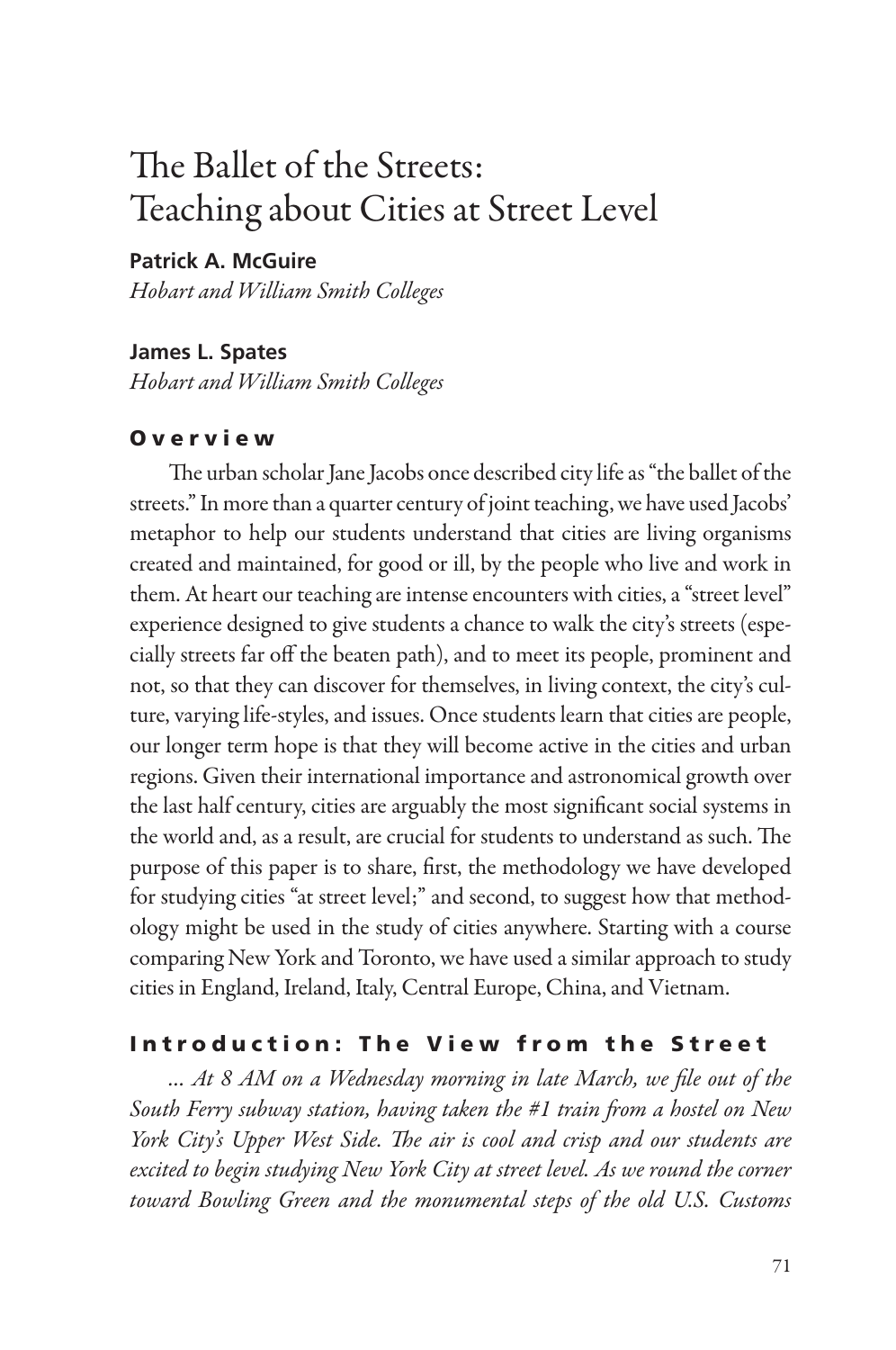*House (now the National Museum of the American Indian), we sight our guide, Seth Kamil, founder of Big Onion Tours, a company we have often used because of its guides' depth of knowledge. After handshakes, Seth instructs the students. "Take a good look at this still very impressive building. Look especially at the sculptures that frame its grand staircase. The building opened in 1907 and these images represent what were then considered to be the four great Continents of the world—Asia, Africa, Europe, and North America. How can you tell which is which and what do they tell us about what the sculptor and his commissioner( the U.S. Government) thought about these Continents?" Only North America is represented as strong and forward looking. Seth goes on: "This building, placed at the very tip of this island, a few minutes' walk from Wall Street, is a remarkable piece of symbolism. It's really all about trade and money and our unquenchable desire for both, an embodiment in stone of 'The American Dream.'" So starts the first of six intense days dedicated to unraveling the story, life, and attitudes of this great world city…*

*… Five weeks later, at the same early hour on a Thursday morning, rains pours from a slate gray sky. The same students meet Mitchell Kosny, Professor of Urban and Regional Planning at Ryerson University, across from Eaton Centre, the immense indoor mall that has been credited with ensuring the continuing financial vitality of downtown Toronto during a time—the late 1970s—when city residents were disappearing in droves into the suburbs, taking with them not just purchasing power and tax dollars but many of the city's businesses and retail outlets as well. Mick tells us, "We were in trouble. 'The Eaton's Story' is just one of many examples I could use that sets Canada and Toronto apart from other countries and their cities. Here we are willing to intervene in the market process if we think we can create a better life experience in our city by so doing. Downtown Toronto was dying. We didn't want it to die. So we did something to counteract the suburban exodus: we did something to entice people back. We changed behavior. That's the key difference: in Toronto we are always thinking about what a good city is and how we can create it. We accept markets, but we don't trust them to always do the things that make a city livable." And so begins our five days dedicated to unraveling the story, life, and characteristic attitudes of a very different world city…* 

We created the course "Two Cities: New York and Toronto" to help students understand urban life in general and the life of these cities in particular. The course is interdisciplinary (McGuire is an economist; Spates a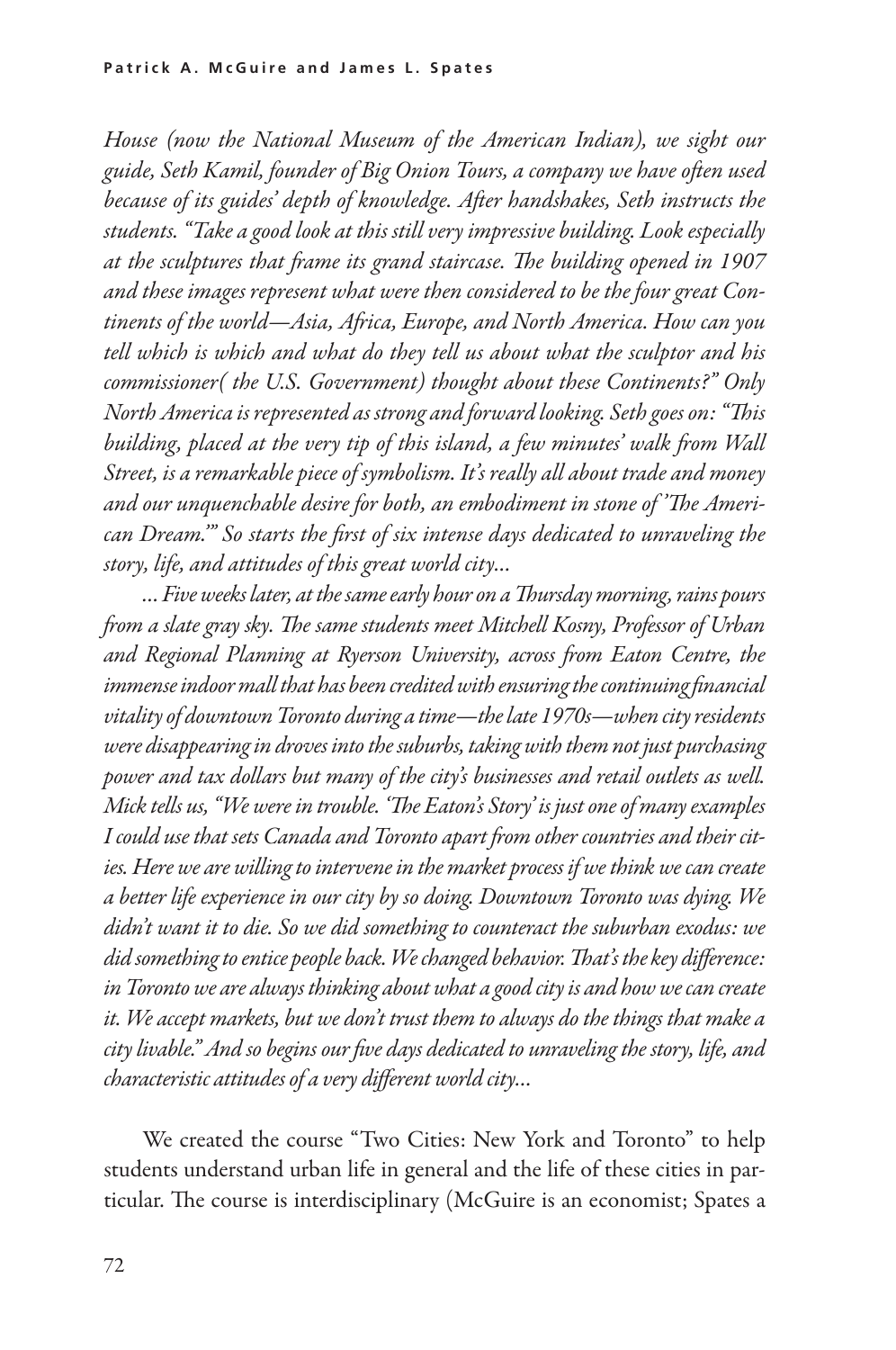sociologist) and intentionally cross-cultural because we want those who take it to see not only how different fields approach the study of cities, but how cities are shaped by different *cultural or subcultural* settings. At the heart of the course lie street level encounters. We go "everywhere," to famous places (Wall Street, Eaton Center) and places mostly avoided (New York's South Bronx, the poverty-stricken "East of Yonge" in Toronto).

Cities "show" themselves as they really are only to those who make an effort to *participate* in them, by looking, listening, and thinking carefully. *Walking* the streets allows one to feel ambiance; talking to people reveals striking differences and unexpected similarities as neighborhoods shift. Our group is often not only large but distinct from the local population in ethnic and racial composition. People ask why we are there, and when told of our purpose they welcome us. In our walks, we want to impart three crucial lessons. First, cities are *living* organisms, created, maintained, or damaged by those who live and work in them. Second, people can view their lives differently in the same city depending on social and economic status and ethnicity. Third, the life-reality of the economic and sociological theories of cities matters.

# Two Cities: Central Theories and Concepts

We created "Two Cities" two and a half decades ago and have taught it in other countries as the course framework can be fruitfully applied to the *comparative* study of cities anywhere. Separately, we have taught "Two Cities" in Ireland (Dublin and Galway), Italy (Venice and Rome), Germany (Berlin, Stuttgart, Tuebingen), Central Europe (Cluj, Romania and Budapest, Hungary), and Vietnam (Hanoi and Ho Chi Minh City). We start with our New York and Toronto course, the "ground" from which all our "street level" courses sprang, then refer to courses each of us, independently, have taught elsewhere. Our intention is to present a model framework rather than recommend particular theoretical approaches. Our focus has been Economics and Sociology. However, Political Science, History, and Urban Anthropology seem naturally suited to this type of pedagogy, as Women's Studies, Media and Society, and Environmental Studies. Finally, co-taught courses are not normative in academe, although they yield creativity. Constant interplay pushed us to new levels of thinking and teaching and our approach.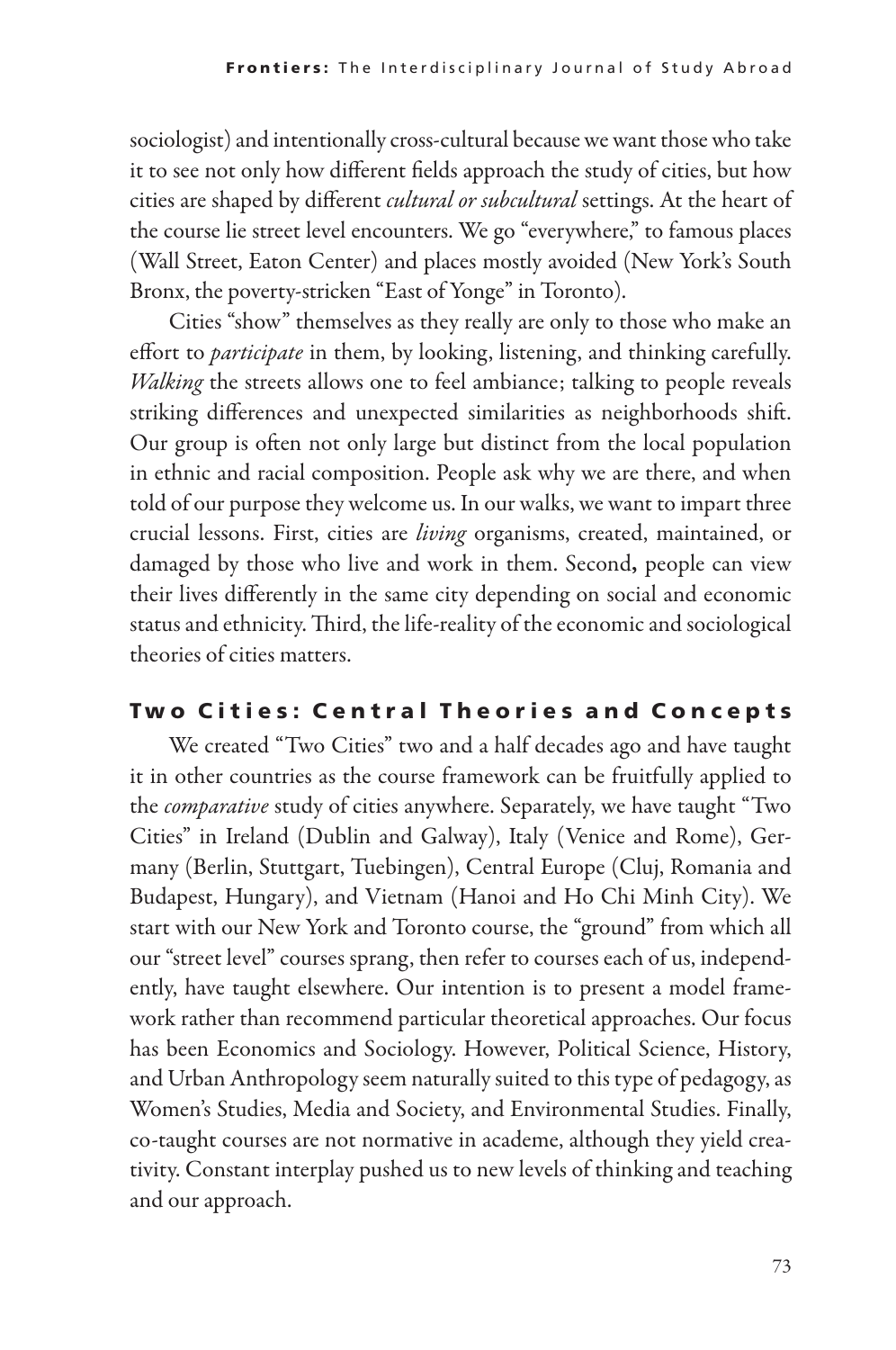An abiding respect for the work of Jane Jacobs helped. In his urban sociology courses, Spates always used Jacob*s' The Death and Life of Great American Cities,* while in urban economics courses, McGuire used *The Economy of Cities*. Jacobs argued that cities play a critical role in human affairs and insisted that they could only be understood from the viewpoints of the people who *actually* live in them. As Jacobs told us in a 2001 interview:

Most people don't have any idea how wonderful and important cities are, how they facilitate almost everything that is worthwhile in human life—*if* they are conceived and maintained properly. For a very long time, we've made a great mistake in our thinking. We've been seduced by a false rural mythology. Cities, we've been taught—Sodom and Gomorrah are prototypes—are evil places. Paradise is rural, some sort of uncomplicated Garden of Eden. That's all foolishness. Cities *can* be awful places, but that happens only when people don't understand all the fine things they do or, more importantly, understand *how* those fine things happen! Like all living things, cities are fragile, and our ignorance about them, or our greed and lust for power can destroy or maim them. But once we grasp how they work, we can make them work for all, we can create them so that they make our lives so much more delicious. That understanding is what we have to aim for.

The course begins with four weeks of studying, theory to give students a series of analytical frames to make sense of the complex urban realities they will visit. First, we outline Jacob's urban economic theory to show why and how cities evolved and the principles by which, they grow and thrive. Sociology comes next, using Plato's *Republic,* about the nature of justice and the formation of cities, and the nineteenth century British sociologist John Ruskin's insights into society's use of trade and commerce to understand not how *much* money is made or spent, but, *how* the money is made and spent. We have found that these theories best helped students focus on how cities function.

We next introduce the concept of *culture,* to show how, in its many guises, culture is one of *the* most critical elements in city life anywhere*, and is s a guideline for* behavior, not an indelible rule. Every city has a character istic culture and to understand a city one needs a firm grasp of the central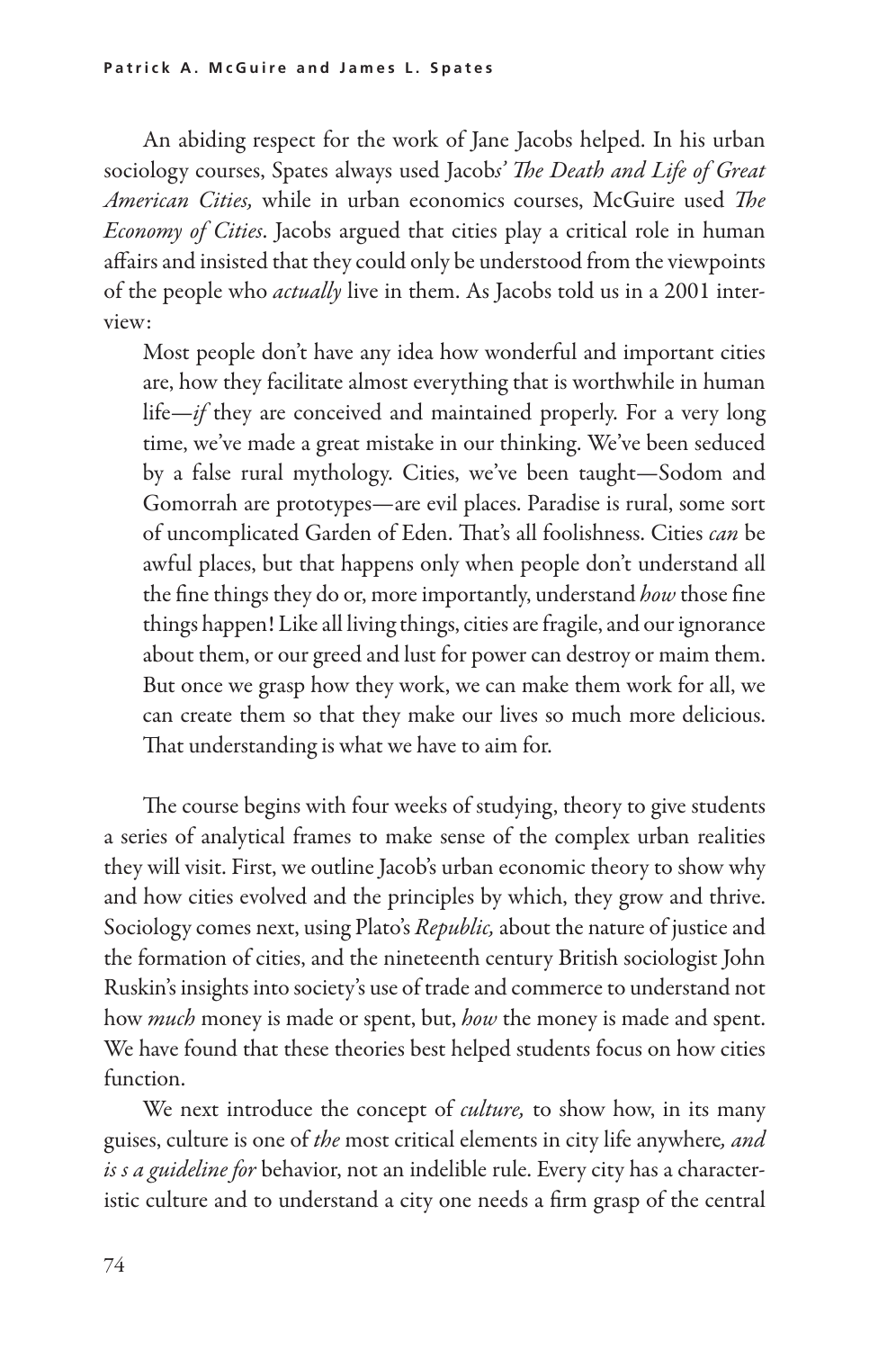cultural ideas which inform the people who live and work in them. It is the *comparison* of city cultures which allows us to throw the essences of each into much higher relief for analysis.

#### **Teaching New York and Toronto**

Four weeks of theory are followed by a four week segment on New York City and a six-day excursion there. We then spend four weeks on Toronto, visit Toronto, and use one week to conclude the course.

Practical matters: 1) Each week we assign readings and show films elucidating some aspect of the history, culture, and issues that relate to our cities (for films we show both features and documentaries and make a concerted effort to use films that illuminate the "hidden aspects of city life); 2) our Colleges are essentially equidistant from both New York and Toronto, making these logical choices; 3) McGuire grew up in New York and Spates had relatives in Toronto, providing us with initial contacts in each city; 4) we visit New York first, because it is important to minimize the "flash" of New York in students' minds. To visit it last would leave too dominant an impression; and 5) we use the same kind of preparation for both New York and Toronto.

We begin with economic history. Over two weeks, McGuire presents an overview of how New York came to be and shows how, over centuries, it became the "living space" it is, which differs from its image in the popular mind. For two weeks, Spates then explains how the city's unique culture developed, from a Dutch trading center to an individualistic, competitive city *nonpareil*, the famous "capital of capitalism." In this context, he reprises Plato's concepts of justice and Ruskin's theories about the role of trade and money-making and spending in cit ies. Students will be asked to use the theories while in New York.

#### **New York**

*There is no place like New York [ former Mayor David Dinkins (1990–94), told our students when we were with him]. That doesn't necessarily make New York better than other places, but it sure in hell is different! And it's different not only in size and scope. I think part of the magnificence of New York, frankly, is its people! We have 178 separate ethnic identities! That's why we have to have a parade every*  half hour!... All school children learn that New York is a melting pot. But it is not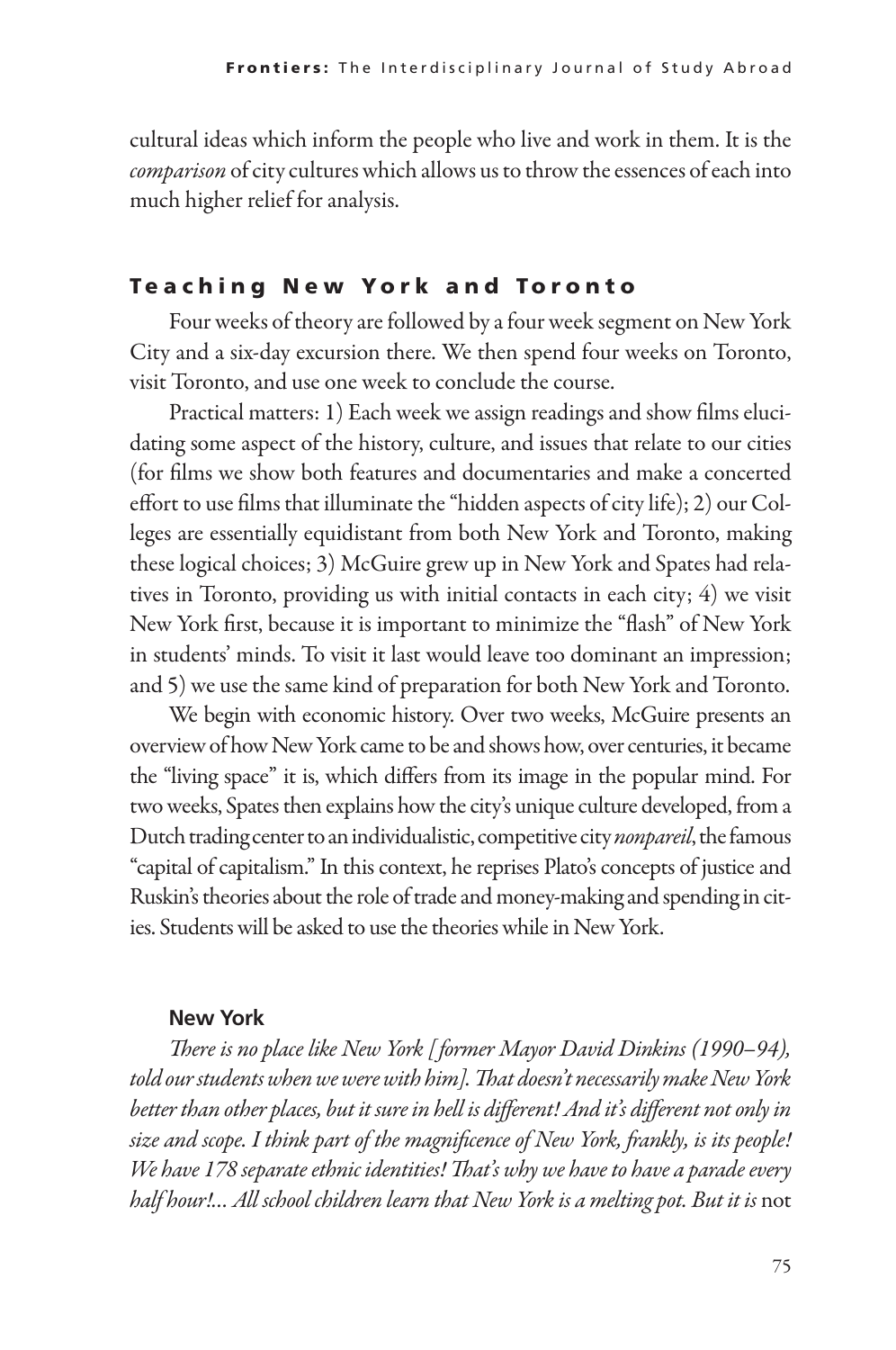*a melting pot! My expression is that New York is a gorgeous "mosaic"…a flawed mosaic, yes, but, despite all its warts and flaws, still the greatest city in the world!* 

*The New York trip:* the following description of one of our days in New York is intended to provide a *model* for how "street level" days in any city can be structured so that they illuminate both a city's culture and theories for interpreting it.

*Thursday, our third day in New York (Manhattan and the Bronx): At 5:30 a.m. vans belonging to The Doe Fund, an organization dedicated to reclaiming the lives of this city's homeless men, deliver us to Doe's large residential facility (a revamped school) in North Harlem where we breakfast with Doe's "clients." Then, in pairs, our students travel downtown with some of the men to the Upper West and Upper East Sides. There, in blue uniforms emblazoned with the logo, "Ready, Willing, and Able," the men, mostly African-American or Latino, clean the city's streets on weekdays. Over three hours the students are to ferret out their stories, that, without exception, are grounded in grinding poverty and frequently include unconscionable child abuse and neglect, great violence (raping, beatings, killings), extensive jail time, and substance misuse. The walkabouts are safe, as the Doe teams are supervised by graduates of the program and are in constant communication with each other and the Harlem facility. Many of the students are shaken by their encounters. After lunch at the Harlem facility, the students meet Doe's directors, George and Harriet Mac-Donald, who explain Doe's mission and discuss the importance of regular and demanding work in teaching the responsibility necessary to become a functioning member of society. "Work works" is a Doe catchphrase. After telling of their experiences, very different from those of just 36 hours ago elsewhere in the city, vans take the students to St. Ann's Church in the Mott Haven area of the South Bronx. There we meet Reverend Martha Overall, organizer of the church's after school program for 60 neighborhood children of Latino and African-American*  backgrounds. As a group, we walk to a nearby school to pick up the children. *This picking up is essential in this ravaged area: if not escorted to St. Ann's or home, the children would be prey to numerous youth gangs in the area seeking "runners" for their drug trade. In St. Ann's basement, our students work with the children on their homework for two hours. It is a delightful time. In an hour with "Mother Martha," who is featured in three of Jonathan Kozol's books on the plight of urban children, she tells us that, since the 1980s when the South Bronx came to symbolize American urban devastation for the world, the only*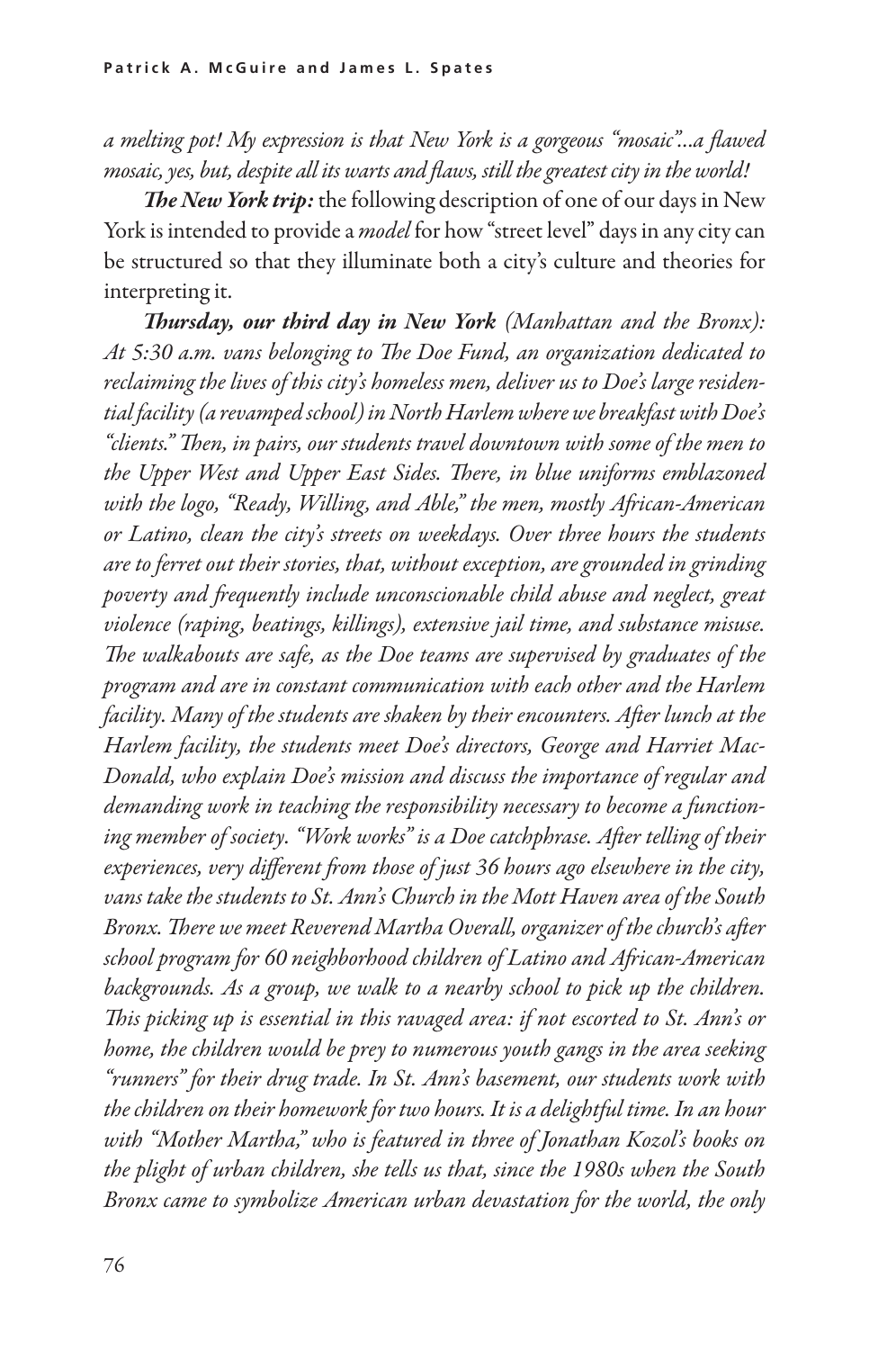*real change is that fires set by arsonists so that insurance could be collected have gone out. Terrible poverty (75% of area residents make less than \$15,000 a year), violence, and lives of desperation go on almost unabated. Around 5:30, we leave. Most of the children are distraught at our disappearance because they know, as do we, that we not likely to come back. We end the day with a stunning meal—sponsored for years by one of our trustees—in the finest, most expensive Chinese restaurant in the city. The students get the point.*

*Debriefing:* After three more days on New York's streets, Monday finds us back in class where we devote our next three sessions to unpacking the prior six days. The first class is given over to experiences: we share the moments that have been most powerful, impressive, and thought-provoking. In the next two classes, the students are called on to *apply* theories, NYC history, and culture material to analyze what they have experienced. Why is the financial district where it is? Why are the characters of Greenwich Village, the West Village, and Gramercy Park so different? What happened that New York has so many homeless and Mott Haven so many impoverished children, and that both populations are almost all non-white? Can these questions be answered by apply ing the land use or export base models and/or Plato's argument about *justice* or Ruskin's argument about how money is made and spent? What are the critical cultural beliefs motivating the New Yorkers we met? How can New York, rich and exciting, at the same time, generate immense, seemingly intractable problems (*e.g.,* the city's 25% poverty rate and its attendant suffering and violence), despite the city's long-term commitment to aiding its weaker members?

#### **Toronto**

In the following month we look at Toronto's economic history and culture. Despite being a major North American metropolis, Toronto is a *Canadian* city, an urban place that has evolved from a very different set of cultural values than those undergirding the culture of American cities. The difference is made palpable with examples. Whereas the United States was born in rebellion and placed, from the outset, prime emphasis on competition and individualism, Canada emerged without strife, moving, over two centuries from a British colony to a dominion of the same Empire to independent country status. Canadians distinguish themselves from their American counterparts, saying with pride that they had no "Wild West" to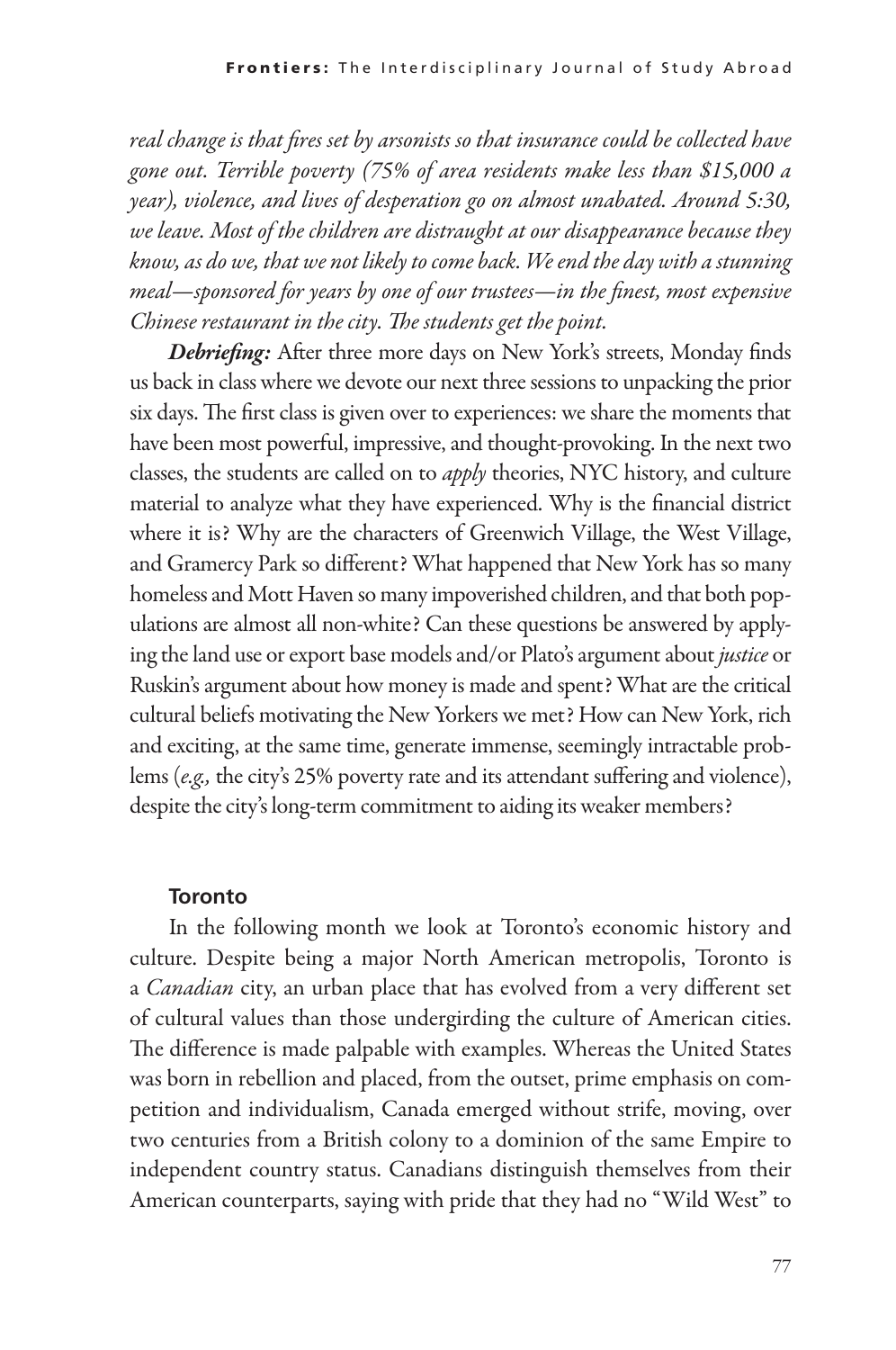conquer, no cowboys, no "Manifest Destiny" to actualize. Thus, while in the US acentral cultural phrase is "Life, Liberty, and the Pursuit of Happiness," Canada embraces "Peace, Order, and Good Government." More locally, from its first days, New York was devoted to *trade;* Toronto, in contrast, from inception, was an *administrative* center for Upper Canada charged with find ing out what its citizens most needed and, that determined, seeing that they got those things. We are now ready for "The Great Toronto Adventure."

*Here's the thing about Toronto that makes it so different from any other city I know—and I've traveled around the world quite a bit looking, trying to figure out what makes cities work best [ former Mayor John Sewell (1978–80) told our students]. I like the special cultural understanding that frames this city. Despite its size, you can feel at home. Here—and it is not a "sentimental thing" to say this!—you can feel that you're loved; here you can feel that you (*as *you) are accepted whatever your particular interests are; you can feel respected and that you are part of something larger than yourself. The disenfranchised and poor? Of course they are here. But, lamentable as that is, truth to tell, there are nowhere near as many of them as in your cities below the 49th parallel [the boundary between Canada and the US for most of their shared border]. In fact, I think we've done a pretty good job of providing a viable safety net for the poor in Canada (that's one of the reasons the streets are essentially safe here, you know). And, in any event, I was brought up to think that in Canada* everyone's *franchised and if somebody's not doing well, then we've gotta do something to pull 'em in…*

#### **A day in Toronto**

*Friday (A Day "East of Yonge"): Up at 6 a.m., by 7:30 we have walked twenty blocks, largely through poor neighborhoods to Regent Park, the oldest of the city's housing communities for its poor. The Christian Resource Center (CRC) has helped arrange for the students to go in pairs to areas of the city where agencies serving the poor are located to talk to the agencies' managers and clients. Among the agencies are food banks, homeless shelters, a safe house for abused women, and an organization facilitating access to assistance money.* 

*Back at Regent Park in early afternoon, we debrief the experiences for two hours, many of which have been powerful and enlightening for the students, most*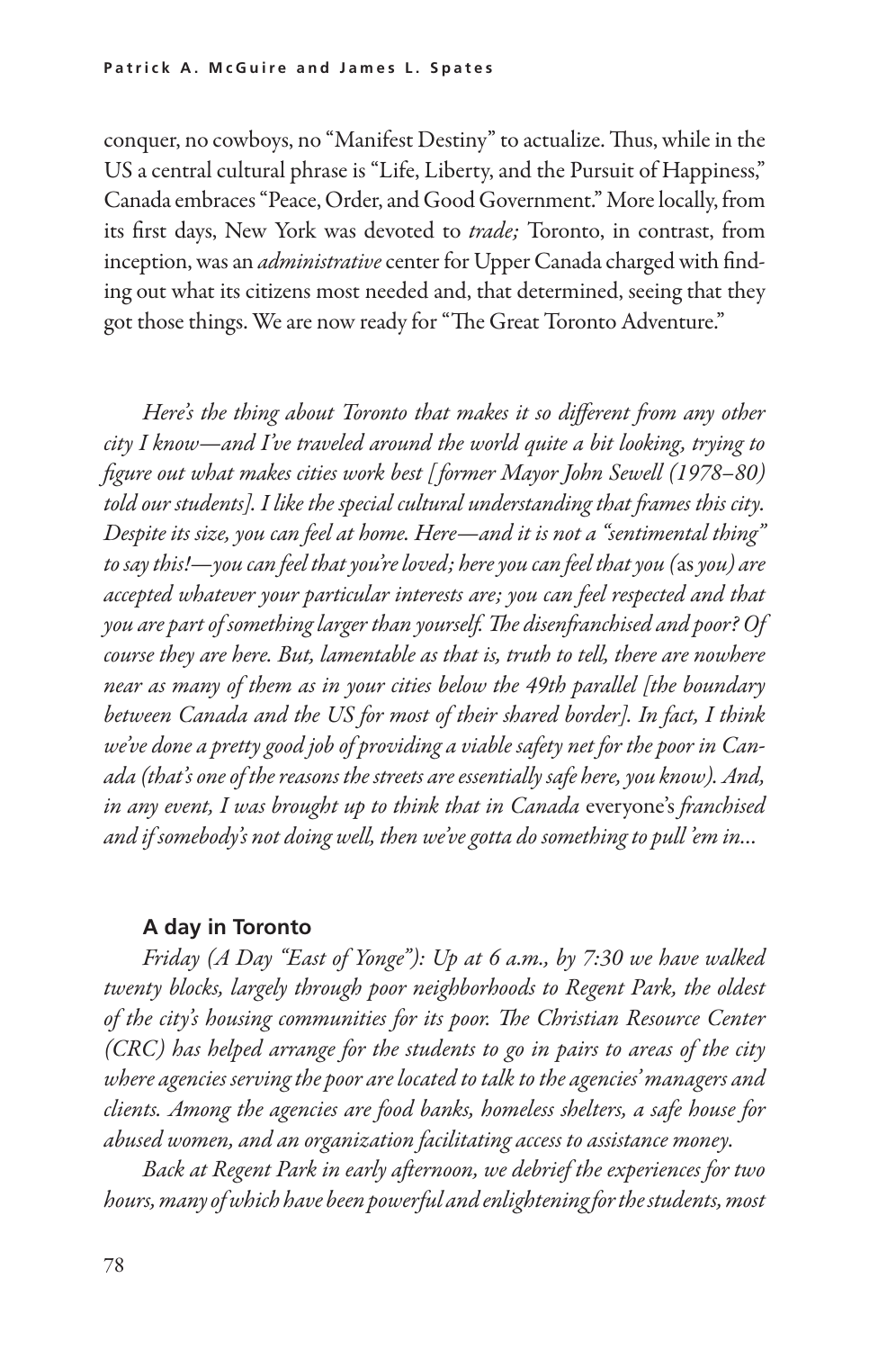*of whom are not and never have been poor, homeless or abused. The remaining afternoon focuses on the immense revitalization program the Toronto Community Housing Association has underway for Regent Park. Originally built on a model imitative of the immense and impersonal public housing projects for city poor in the US, Toronto soon decided that such structures did considerably more harm than good. As a result, Toronto is currently spending close to \$1 billion to rebuild Regent's original 1700 units and, integrate lower income units with units for higher income residents, grocery stores, restaurants, and other services. The result, years from completion, is already remarkable for "state-of-the-art" apartments and street-level business.* 

*After dinner, we meet members of an informal organization of young adults called SLAP ("Street Life Awareness Program"). Formerly street youth, the members introduce their work, then take groups of five to areas of the city never visited by tourists—to where homeless kids hang out, to places where male and female prostitution are readily available, to areas where drug dealing is common. In a dozen years of our work with SLAP we have never had a negative incident. As John Sewell said, in Toronto "the streets are safe." After three hours, we reassemble with SLAP's leaders and talk. The hours have left a powerful impression.* 

*Debriefing:* We spend two more days in Toronto, then unpack the visit in three class sessions. During the first we share experiences; in the next two, we employ our theories to analyze Toronto. By now, our students are perceptive about how the residents of each city think and act differently. After visiting New York, as soon as the students heard Mitchell Kosny's "take" on Toronto, they understood that they were in a city where the local culture stressed "city and services" first and "self " second, in direct contrast to New York. This audible difference was substantiated by what they *saw*. In the downtown core, for example, the city of Toronto required that office buildings provide services and amenities (adequate wage levels, pensions, wheel-chair access, spaces for public art). A deeper lesson was apparent as well: comparison with New York revealed that Toronto was *neither* just a northern version of an "American city," nor only a "Canadian city," but, rather, as a result of its history, location, and its citizens' values, a distinct urban place with its own unique life-force. They learned that you cannot understand cities if you don't learn their cultures by walking their streets and talking to their people. This lesson can be transferred to the study of other cities in other parts of our world.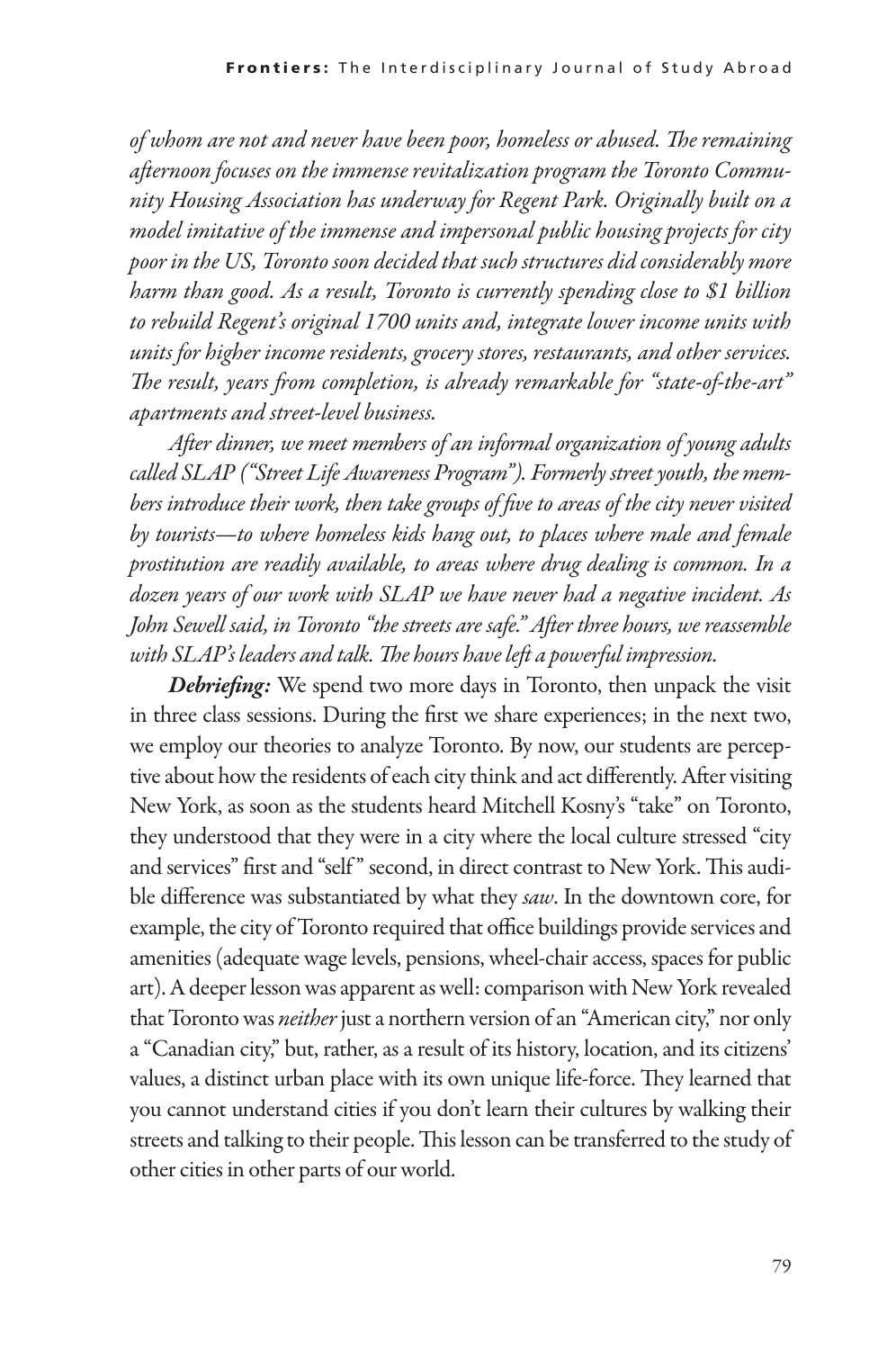#### **Courses End**

*Last Classes:* After the debriefing, we have three class hours left. We ask students to compare our cities, using our orienting theories to frame their comments. Drawing on Jacobs, Plato and Ruskin, the students debate which is the better of *as* a city? Views differ and sometimes the discussion gets heated!

*The BiDisciplinary Paper:* Two cities, two cultures, two disciplines, two professors. The course ends with a paper in which the students apply the semester's work to a topic of their choosing with a focus on the economic and sociological theories we have used. Over the years, students have chosen myriads of subjects, each reflecting the student's ability to see how culture has affected a particular aspect of urban life. Thus, in a paper on "Architecture in Cities: Stone and Steel Testaments to Cultural Motifs," the student uses photos to argue that architecture reflects the key values of a city (Thus, in New York architecture is almost always business driven, while, in Toronto, it is very often policy-driven. As a result, New York has more great and spectacular architecture, but Toronto has more "liver-friendly" architecture. A paper on "Chinese Immigration, Chinatowns, and Immigrant Life in Two Cities" asserts that New York's Chinese population reflects American ideology ("Give me your tired, your hungry, your poor)," and while life for the city's Chinese is varied and vibrant, many suffer difficult adjustment and deprivation. In contrast, Toronto's smaller Chinese population mostly comes from Hong Kong region, a function of the "accept anyone from the former empire" policy of Britain and its Commonwealth countries. As a result, these Chinese arrived "pre-steeped" in British values and that, along with Toronto's policy of helping all who live there, has made their absorption into the normal life of the city much easier.

A paper on "Where does the Good go? The Realities of Education in Toronto and New York" examines the collapse of New York's educational system, except in its richest neighborhoods, because of the mass suburban exodus and the loss of tax revenues. The implications for the development of critical thinking and democracy are considerable. In contrast, despite a similar suburban movement, the City of Toronto, which includes both the center city and many of its suburbs, is able to maintain better schools. Finally, a paper on "Would the Doe Fund Work in Toronto?" argues that cultural differences require different policy responses. The Doe Fund, in its attempts to rehabilitate homeless men in New York *insists* on certain behav iors. In Toronto, authoritarian directives would be seen as an infringement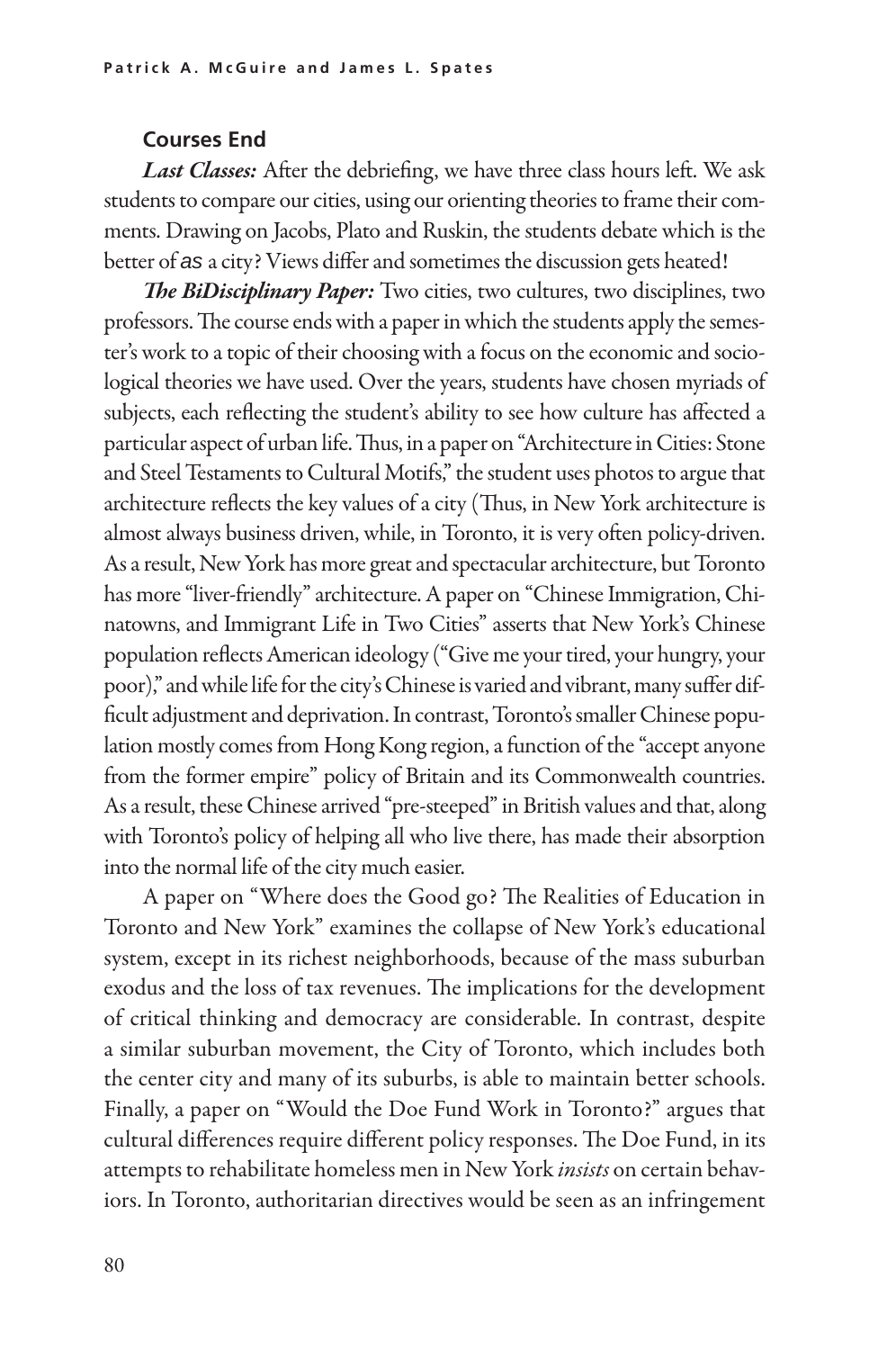of the clients' rights and an "insult to their humanity."

## Some Effects of "Two Cities"

Our pedagogy seeks to "make a difference," by giving students new knowledge and encouraging them to be actively involved in life, particularly after they graduate. Many former students have told us that "Two Cities" has had this effect and that they now look at cities very differently. Awakened by the course to the desperate needs of New York City's schools, a 2010 graduate subsequently chose to major in Urban Studies and post graduation, to join "City Year" to work with after school programs in Chicago. Similarly inspired to make a difference to the life of a city, a 2008 graduate moved to New York and now works for a non-profit agency. Two others also returned to New York, a 1998 graduate to seven years at the Doe Fund before pursu ing a Master's in Urban Geography to develop a new approach to understanding the geography of homeless in the city, and a 1994 graduate to work as a New York City firefighter, inspired to "do the right thing" on the front lines. Finally, a 2000 graduate's decision to teach in a Pennsylvania inner city school was inspired by Jonathan Kozol's *Ordinary Resurrections* on the horrors of children's lives in the South Bronx and the walks we had taken to understand New York's social and economic issues.

## Teaching "Two Cities" in Other Cultures

Our off campus teaching brought each of us to different and interesting world cities where we each instinctively joined the dance to help understand them. Discussing the next version of the "Two Cities," we referred to our experiences, concluding that our method can and should be used to study cities in different parts of the world and so we began to teach the two cit ies methodology in our off campus programs. The adaptation of the original Two Cities to other locales was seamless and emphasized four essentials:

- First, cities can only be understood properly when they are regarded a living organisms and encountered by walking the streets.
- Second, the complexity of the human world demands an awareness of the different cultures that exist in different world cities, even cities within specific countries; and one needs to examine a city's history, its place in the wider world and how it projects itself in the literature and art of the culture.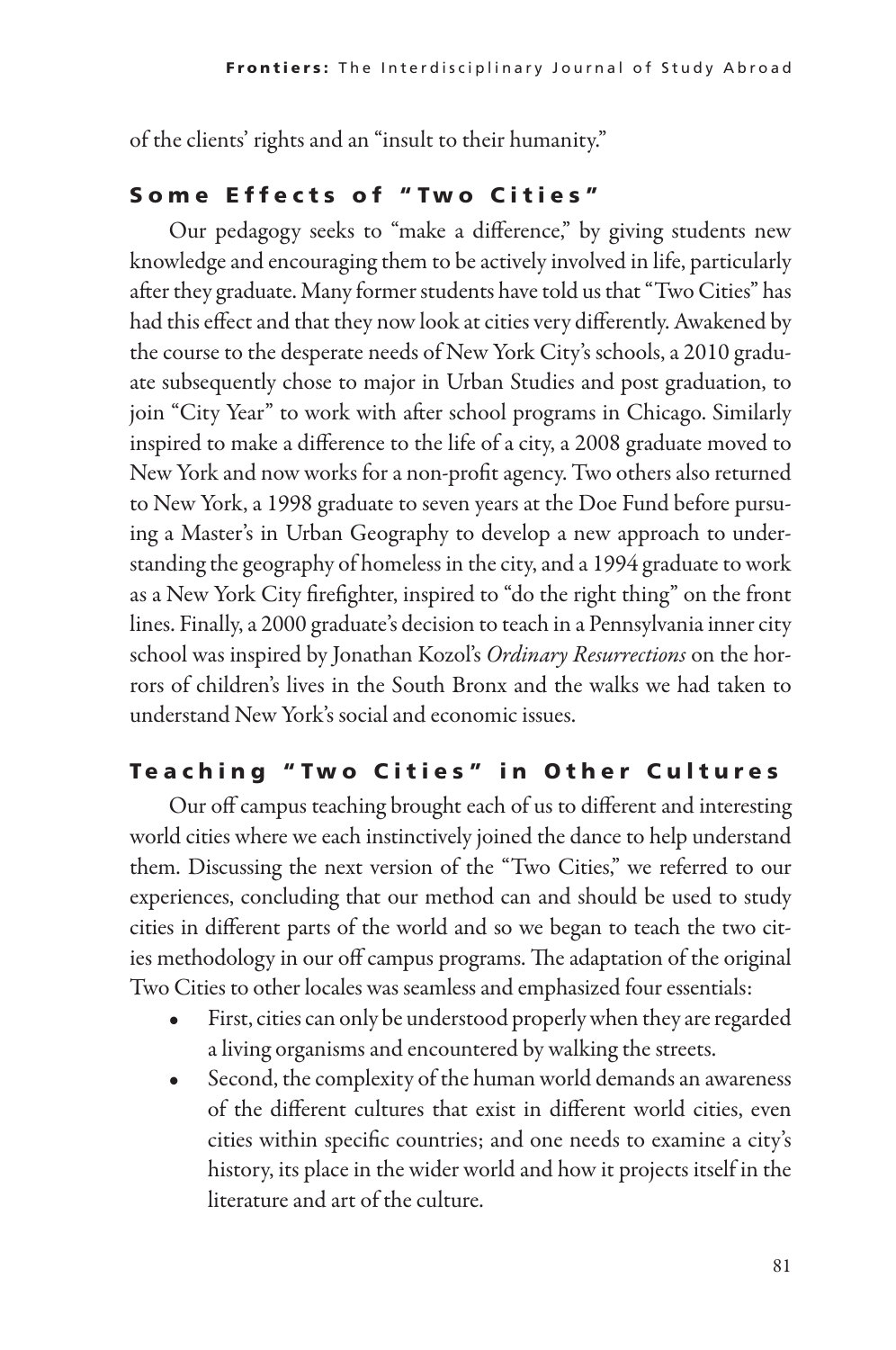- Third, it is crucial when teaching street level courses that students have some theoretical foundations to help interpret what they see, hear, feel, touch and smell on the streets.
- Finally, our approach works best by comparing two cities within the same country or in two different countries. No two cities have the same culture, histories, locations, and the values shared by local residents are distinct. A comparison has the effect of throwing the essential elements of each city into high relief, resulting in a clearer understanding of how each has chosen to dance its version of the ballet of the streets. Further, Jane Jacobs' *Cities and the Wealth of Nations* provides an excellent foundation for a comparative study of cities no matter their location.

## **"Two Cities" Around the World**

*… My students and I walk through Hanoi's Old City, at the northern end of Hoan Kiem Lake ("Lake of the Returned Sword"), home still, many Vietnamese aver, of the great turtle which, hundreds of years ago, rose from the waters to give the country's greatest general the sword which would allow him and his troops to defeat the much more powerful invading Chinese army (after which the sword was returned for the turtle's keeping). We have arrived in this capital city after spending three weeks in Saigon (Ho Chi Minh City) where our semester-long program began. There, we assiduously studied Vietnamese language, met many Saigonese, and traveled to nearly every corner of the great metropolis while studying, as the days passed, Saigon's and Vietnam's history. Saigon looks and feels a lot like a Western city, with its huge central business district, modern shops, bustling streets, and its millions of Western-culture emulating citizens. But, now in Hanoi, things are suddenly very different. Today, we are walking thousand year old streets, streets still called by the name of the thousand year old crafts once made there, and where spcies, chicken and cloth are traded much as they always have been: Hang (Trade) Bac (silversmiths), Hang Bo (basket makers), Hang Ca ( fishmongers), Hang Thiec (tin makers), Hang Hom (coffin makers). My students have never experienced anything like the raw (the right word!) smells and sights and cacophony of sounds they see here. Hanoi is also modernizing at a pace once unimaginable, but in remains at least a decade behind Saigon in this process. Much more conservative than Saigon, the communist government is based here and "the ways of the village"*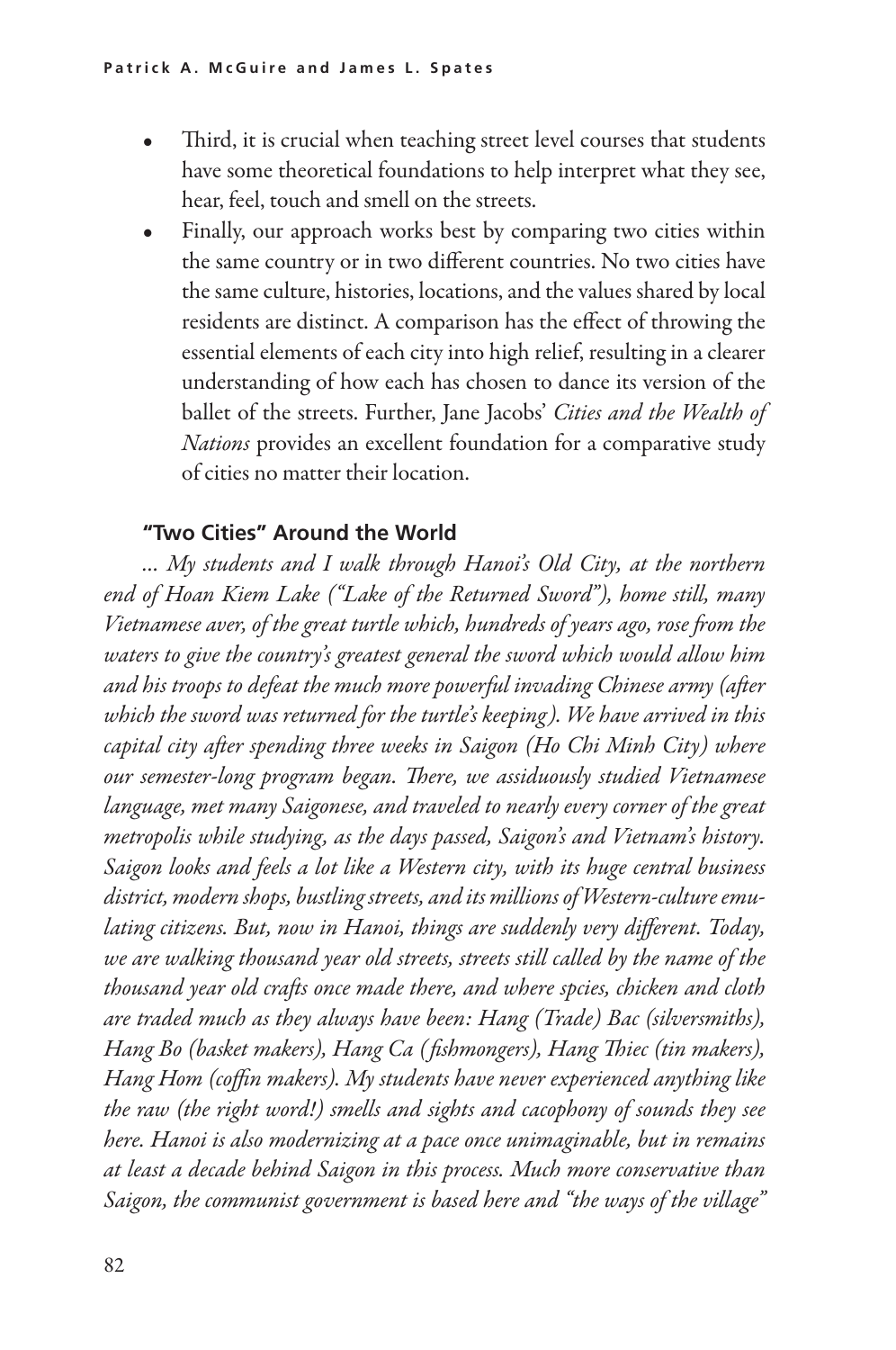*are still much in evidence: in the bevies of Tai Chi practitioners who appear every morning at sunrise to exercise on the banks of Hoan Kiem, in the shrines dedicated to the spirits of the ancestors that are present in almost every home, rich or poor. If we had only studied Saigon we would have never understood how different these two cities are… (Spates)*

*…our group meets at the Deak Ference ter metro stop, in the center of Budapest. In mid-afternoon on a cloudy November day, we are well into our Central European semester. Walking along Karoly krt Street, we stop at the Dohany Synagogue, Europe's largest, to examine its impressive Byzantine architecture. A bit further on, encounter the horrors of the 20th century as we pass the Ghetto Wall erected by the Nazis in 1944 to enclose Budapest's Jews. Nearby is the Holocaust Memorial. We continue on through narrow streets, pre-World War I buildings hiding the sky. One student says the area reminds her of New York's Lower East Side — dense, crowded, with little light. Sometimes we encounter striking attempts to meld the old with the new: courtyards have been remodeled to serve multiple older buildings, people newly wealthy have moved in to this historically Jewish quarter, coffee shops and specialty food stores have sprung up next to butcher stores surely at least a century old. Yet the majority of Budapest's residents live in Soviet era concrete blocks that now also house citizens from across the former Eastern Block. Soon we are at Andrassy Street, Budapest's most famous and opulent street, a model of the modern city but seldom visited by most Hungarians. The "ballet" of the city in Central Europe's largest city has been exhilarating (McGuire).* 

As these examples show, the method we have evolved for studying cit ies at street level in North America can, with adjustments, be effectively exported to cities anywhere—with, we might add, similarly positive results, as the following comments show. A 2007 graduate found his experience in the Vietnam course so compelling that after graduation he returned "…to Ho Chi Minh with less than a hundred dollars in my pocket. I spent almost two years teaching English as a second language to Vietnamese. It was wonderful. Now, I am back in Buffalo, in graduate school training to be an elementary teacher, but I can honestly say that I returned from Vietnam not only readier for this next step in my life, but as a much stronger and better human being." A 2009 graduate who took both the New York/Toronto courses and the Vietnam adaptation reported that the former"…prepared me for how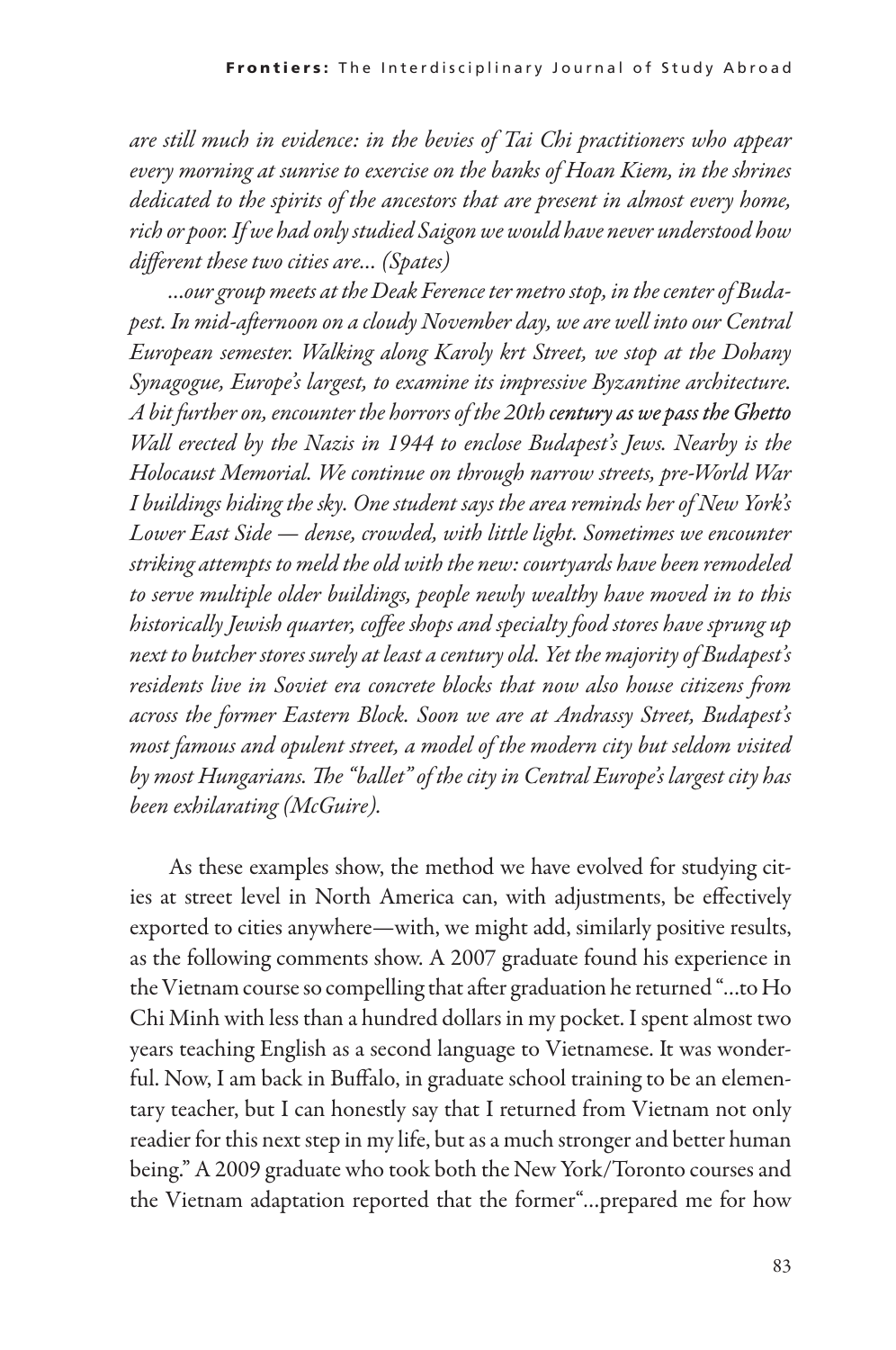different cities in different cultures can be… but my Vietnam time taught me how different they can be in the same country! Before long I had fallen in love with the country and its people. I now live in Ho Chi Minh City, choosing it over Hanoi because it is the financial fulcrum around which the country turns."

#### **The Ballet of the Streets**

The pedagogy we have described is fairly simple. A pair of cities is selected for study along with disciplinary lenses. Following theoretical and historical study, ideas about the cities are "put to the test" "at street level" in the cities. Although the course is the most rewarding either of us has taught, it is also the most demanding because of the planning it requires. Nevertheless, the on-site visits are the sine qua non of the method and make the cities come alive for the students as living organisms they can feel as well as think about. Cities and the lives of their residents can only be grasped at street level, and even a short time spent as part of "the ballet of the streets" will be transformative for students in the best educational sense. Jane Jacobs taught us that cities are ballets, though of an unstaged sort, a complex of real-life dances reflecting the same joys and heartache, the same nobilities and their opposites as their more formal counterparts. At street level, students see cit ies at work, come to want to know more about them. Best of all, many want to be helpful citizens in the cities they will adopt as home.

*Toronto:* On a Saturday afternoon we cross the city's main east-west corridor, Bloor Street, into The Annex, a lovely neighborhood. Making our way up Albany Avenue, we note Torontonians' remarkable friendliness and propose that a student knock on a door to have a chat. The students are hesitant to try, but one finally agrees. We pick number 69, a house like the others with a small front yard, daffodils spring up, and a large porch. Diffidently, Caroline mounts the steps. Several knocks yield no answer, but we encourage her to try again. As she turns, reluctantly, once more toward the door, it opens and a smiling old lady emerges. "Oh, my God," Caroline says, fairly dancing about the porch, "It's Jane Jacobs!" Amazed, moments later the students are sitting with us and Jane on her porch, talking about Toronto, cities, and the importance of making a difference in your life for life. The students are mesmerized as Jane, kind and brilliant deep into her eighties, tells them that cities are fragile things, requiring hard and continual work if they are to serve alal their residents. But it is good work, she says, because as well-springs of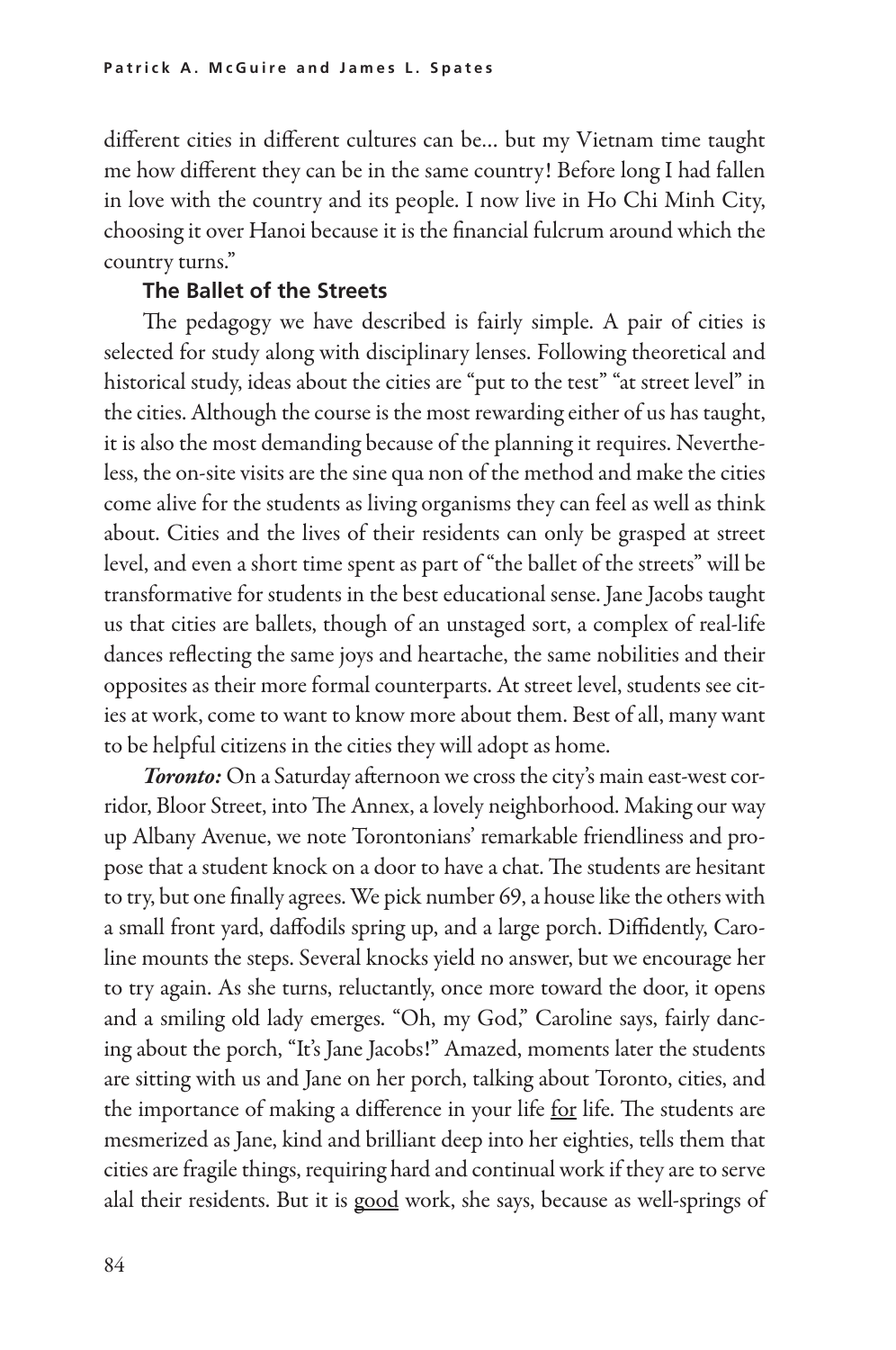human civilization, they are the most important social systems in the world and should be livable and humane. Further, individuals can make a difference. "You can fight City Hall! And you can win! We won in New York when we fought Robert Moses over his Lower Manhattan expressway and we won in Toronto after I moved here [with her family in the 1960s in protest against the Vietnam War] and we fought the plan to build "The Spadina Expressway," which would have gone straight through downtown and destroyed Chinatown, the Fashion District, and other neighborhoods you just walked through." Toronto has had harder years recently, but Jane lists initiatives that are cause for hope in a city she loves as much as she still loves New York. "You know," Jane says as our hour with her comes to a close, "I usually don't do this, meet with groups. But I love meeting with you, because you students are the hope for our future, the people who, in just a few years, will make cities better." And so, reluctantly, we say goodbye to Jane and she waves from her porch until we turn the corner. We have much more dancing to do.

## A c k n o w l e d g e m e n t s a n d N o t e s

The authors wish to express their gratitude to Jennifer Morris and the editors of this journal for extremely helpful comments on prior versions of this article.

Note: In the spring of 2006, our friend—mentor to ourselves and our students—Jane Jacobs, passed away. We dedicate our course and this paper to her. Students of cities will benefit from her remarkable insights into how living cities really work for generations to come.

For copies of the syllabus for "Two Cities: New York and Toronto" and the itineraries for the city visits, contact: mcquire@hws.edu or spates@hws. edu. See also the Urban Studies site at www.hws.edu.

# R e f e r e n c e s

- Jacobs, Jane. *The Death and Life of Great American Cities*, New York: Vintage, 1961.
	- —*The Economy of Cities,* New York: Vintage, 1969.
	- —*Cities and the Wealth of Nations: Principles of Economic Life,* New York: Vintage, 1985.

Kozol, Jonathan. Savage Inequalities, New York: Crown Publishers, 1991.

—*Amazing Grace,* New York: Crown Publishers, 1995.